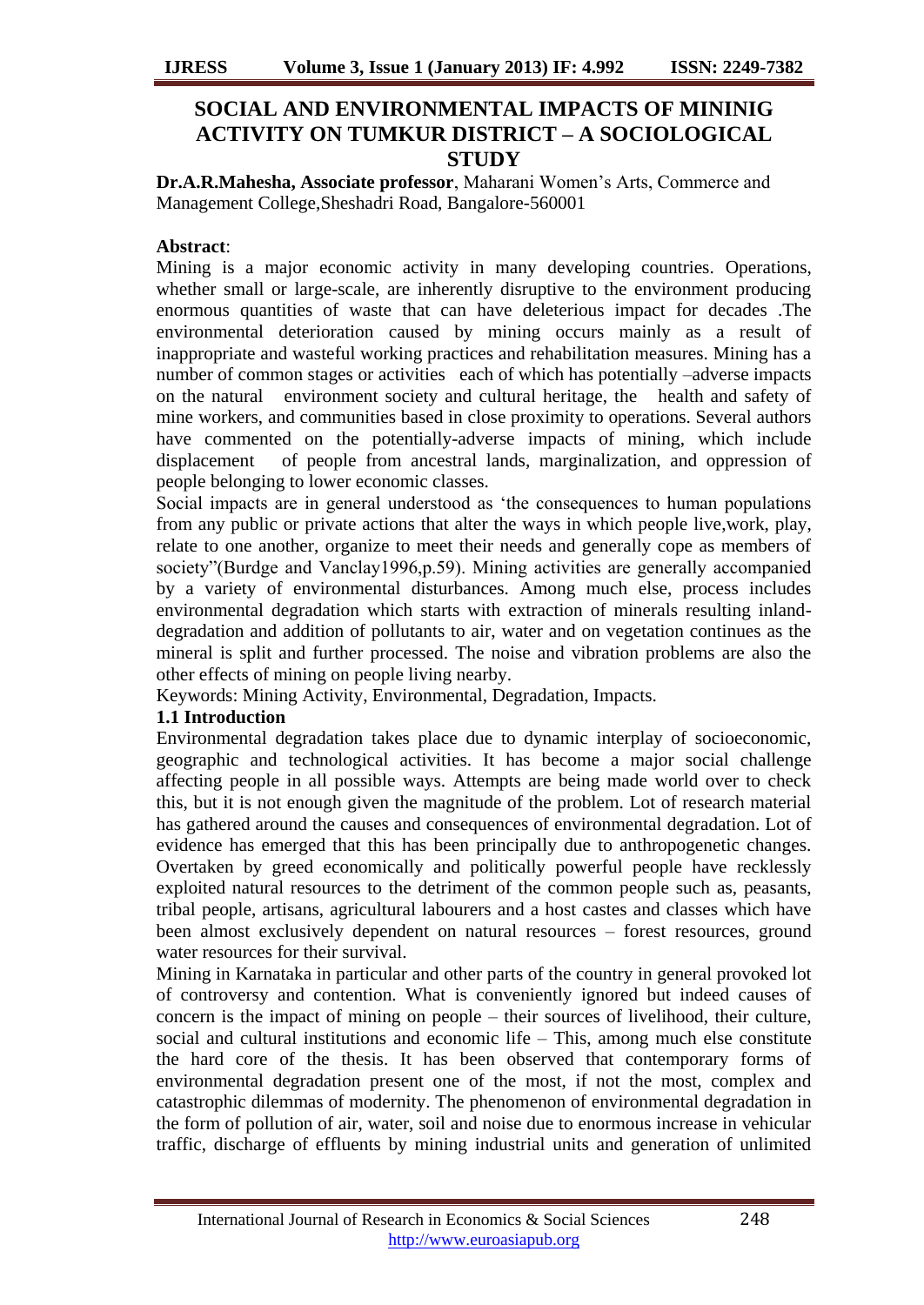unwieldy solid waste, not to speak of rapid depletion of resources due to rapid growth of population in particular has become a stark reality.

## **1.2 Relevance of the study**

The study mainly concerns with the impacts of mining activity on surrounding environment in the Chikkanayakanahalli and Gubbi taluk region of Tumkur district, Karnataka State. The distribution of metallic and non-metalic minerals over mining leased area and its impact on the environment is the main focus of the study. It deals with the spacio-temporal growth of mining activity and its impact on land, vegetation, water, air, noise pollution, agricultural land, common property resources and how exactly some of these parameters are affected as mining is the main focus of study. To understand the exact impact of mining activity, a sample population was drawn from the villages of Tumkur region, particularly the iron ore mine site of Shivasandra, Musakondti, Gollarahlli, Bullenahalli and Honnebagi of Gubbi and Chikkanayakanahalli taluks

## **1.3 Methods and tools of research**

Primary data from a sample of population drawn from the five villages had been collected by means of interview-schedule by the researcher in the villages. Interview schedule was prepared keeping in mind the main objectives of the study. Special attention was paid to include questions which concern the nature, magnitude of the environmental changes. Secondary source material includes, district Report, historical records, District gazetteer, records of the department of Mining and Geology, Karnataka-Lokayukta reports to mention but a few. Questions include mining activities particularly how the mining activities deprive the people of the main sources of livelihood apart from the long term impact in terms of pollution of natural resources. As already mentioned the universe of the study spread around five villages located around the border of Chikkanayakanahalli and Gubbi taluks of Tumkur district. Mining activities on large scale seems to be going on in these areas. The purpose is to examine the impact of these activities on the sources of livelihood food crops, animals, plants and trees, housing, drinking water, roads, transport and communication, education and health.

| Sl.No          | <sub>of</sub><br>Name | the | Sample population | Total population | of<br>Percentage |
|----------------|-----------------------|-----|-------------------|------------------|------------------|
|                | Village               |     |                   |                  | total population |
|                | Shivasandra           |     | 48                | 365              | 13.15            |
|                | Musakondli            |     | 72                | 545              | 13.21            |
| 3              | Gollarahalli          |     | 30                | 250              | 12.00            |
| $\overline{4}$ | Bullenahalli          |     | 69                | 505              | 13.66            |
|                | Honnebhagi            |     | 81                | 1102             | 07.35            |
|                | Total                 |     | 300               | 2767             |                  |

**Table no 1. Name of the village Sample population**

A sample of three hundred persons was chosen out of the total population of all the five villages. Exact portion of the sample taken from each of the sample villages differ depending upon the extent of the involvement of people with the mining activities. Respondents were chosen at random from the sample five villages.

### **1.4 Objectives of the study**

1 To enumerate the kind of human activities whether organized or unorganized like quarrying and mining and a host of other activities which extensively damage destroyed the natural resources.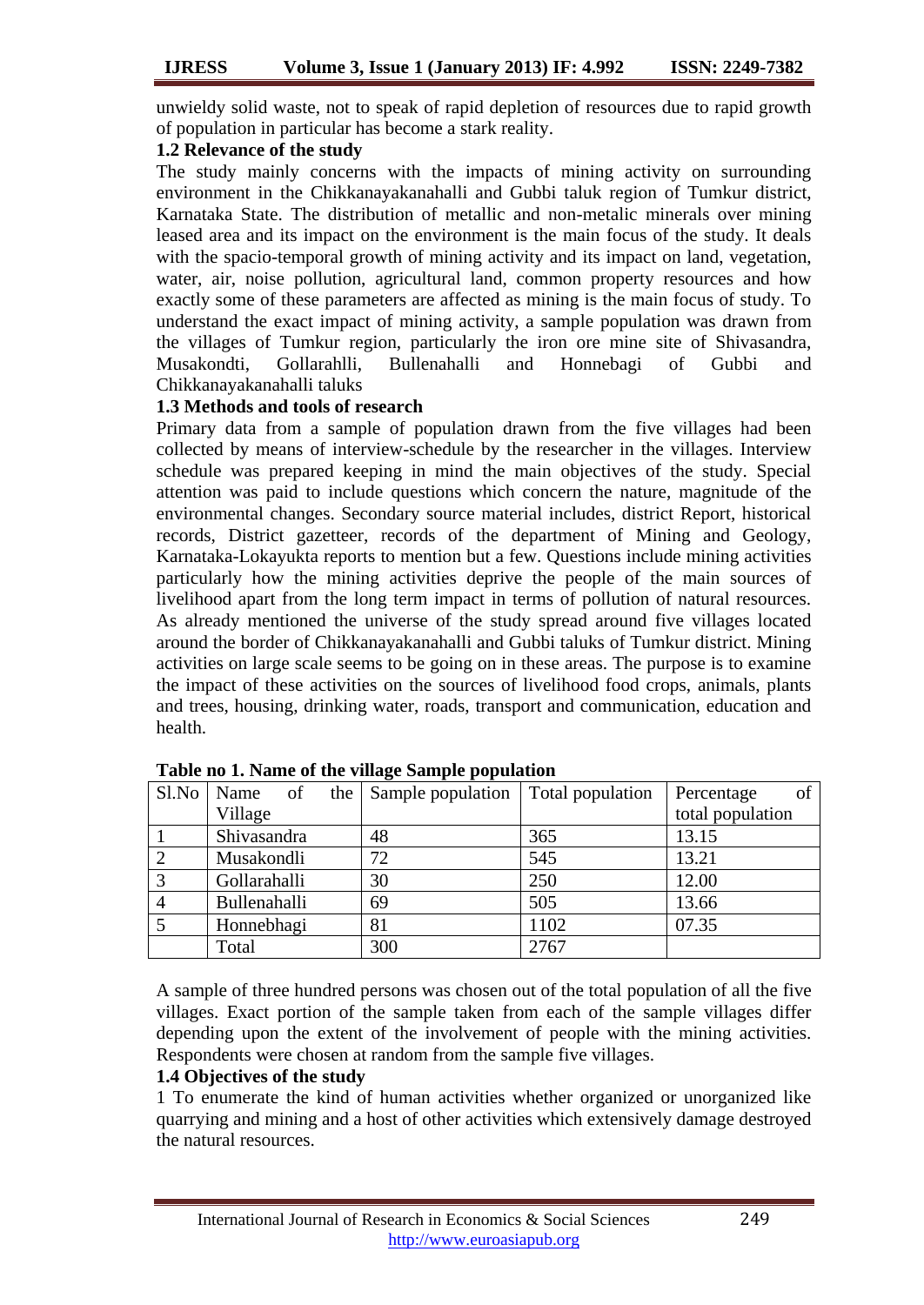2 To identified the nature of health risks that villages are exposed to due to the impact of these activities.

3 To identify they extent of loss of common property resources like Gomala"s, lakes and tanks forest resources etc.

4 To identified loss of sources of livelihood of local people who were dependent totally on forest resources.

## **1.5 Theoretical Framework**

Given the paucity of the Environmental studies the proposed study will contribute to the development of Environmental sociology. Lot of already existing empirical studies shows that environmental destruction in rural India is due to misuses and abuse of natural resources, Declining agricultural productivity, crop failures, in the face of erratic monsoon rains drought conditions have become the common feature of village life.

The proposed study intends to make an assessment of the impact of the ruthless exploitation of environmental resources particularly focusing on mining industry in Tumkur District. Village population particularly farmers have been exposed to grave health-risks and loss of sources of livelihood. The field work of the study was conducted in the villages of Chikkanayakanahalli and Gubbi Taluks 31 where extensive mining and quarrying have been going on. Primary data had been collected from sample households which have suffered due to these activities.

## **1.6 Profile of the sample villages**

Profile of the five villages from Shivasandra, MusakondliGollarahalliBullenahalli and Honnebagi from Gubbi and Chikkanayakanahalli taluks has been attempted in the following pages.

# 1) **Shivasandra:**

The Shivasandra village is located in Nitturhobli and Kondli Grama Panchayat of Gubbi taluk Tumkur district. This village has 1877.01 acres of land. This lies at a distance of twenty-six kilometers from taluk headquarters, and it is forty-five kilometers away from district headquarter. This village is well connected by roads. According to 2001 census it has had a population of 365. In this population 178 are males and 187 are females. The total eligible voters are 276. Females are more than males in this village. There are thirty two males and twenty two females of scheduled castes. And there are thirty seven males and thirty five females of scheduled tribes.

There are no rivers or lakes in the village. There will be some water in the rainy season. This water will dry out in the summer. The weather is usually dry and balanced. The soil is red and black and a little bit of sand mix. To the East of the village is Badavanapalya, to the west it has got Mudalapalya, to the north Bommarasanahalli and to the south it has got Emmedoddi village.

There are 222 workers in the village, 121 male workers and 101 female workers. There are 243 literate people in the village. Among these literate people 134 are males and 109 are females. Mining activity is taking place around the village. Canara Mines Company is working in 45 acres of land in Survey 32 number 45. Channakeshava Reddy Mines is working in 150 acres in survey number 44 and 45. Allamveerabhadrappa Mines is working in survey number 45 and 46. This company is working in 100 acres of land. Many villagers eke out their livelihood in these mines as daily wage workers.

According to Karnataka Lokayuktha"s Report unauthorized mining is going on in 512 acres of land. The village has got 1287.28 guntas of pasture land. This land has been encroached upon by mining lobbies. One could see that the land beyond the mined area is full of greenery, but contains iron ore. If prevailing activity is allowed to continue,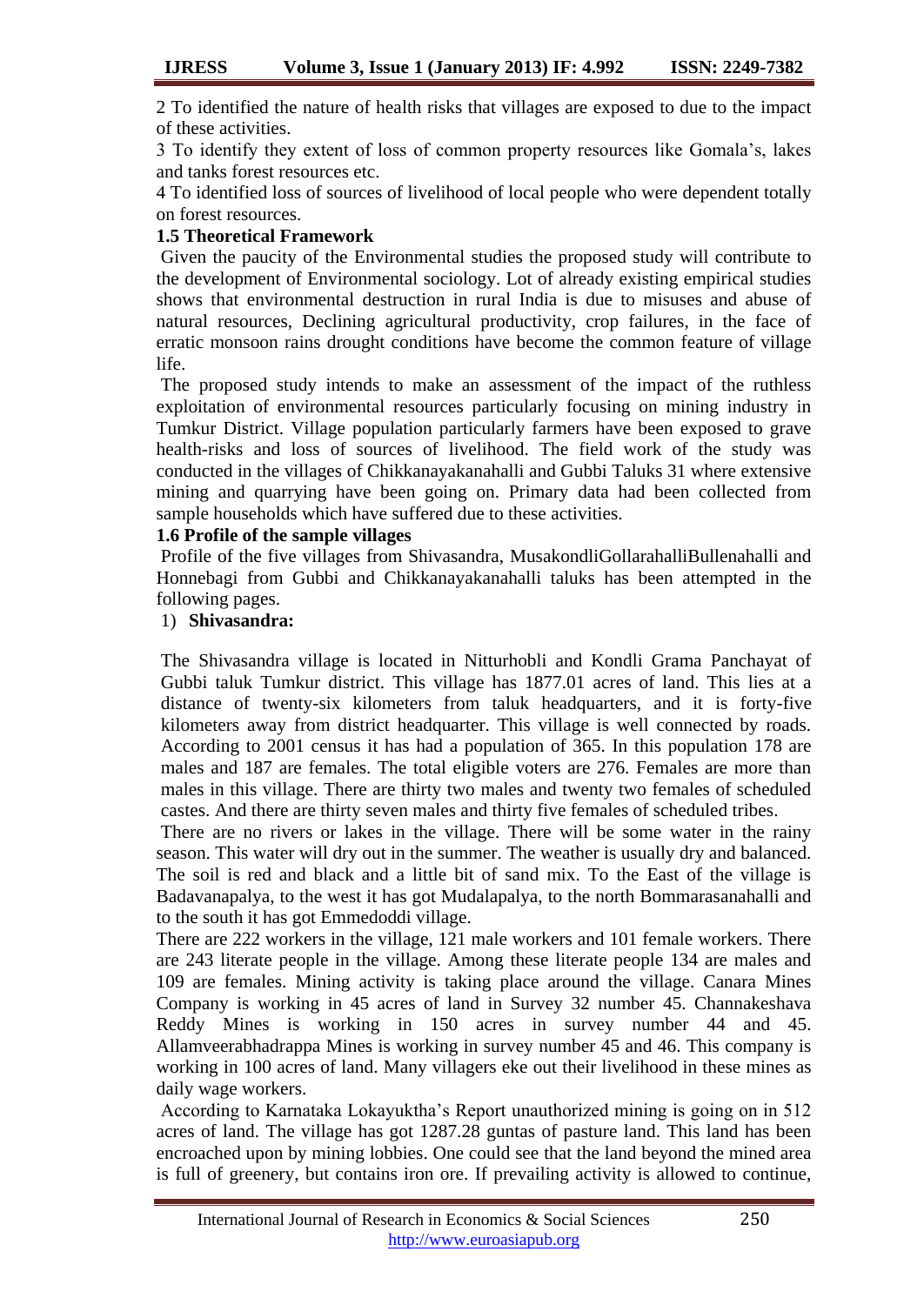this greenery is not likely to last long. The survey number of the area that has been illegally mined is stated to be Sy.No.45of Shivasandra Village which measures about 512 acres. The manner in which the road is constructed and the equipment used for mining indicates even illegal mining in this area has been done in a systematic manner and the same is not sporadic.

Obviously large quantity of iron ore has been excavated and transported causing not only revenue loss to the State, but also damage to the ecology, life and property of the villagers.

The main crops that are growing in the area are coconut, areca nut, ragi and Jower. Some pulses are also grown in the area. There is kempamma temple and kalleshwara temple in the village. There is water shortage in the village. Because of mining ground water table has gone down. Mining activities seem to have adversely affected the population this issue. Forty eight persons mostly the head of the house hold have been selected for collecting data.

## **2) Musakondli:**

This village comes Gubbi taluk in Tumkur district. This will come under Kondli Grama Panchayath. This village has 363 square kilometers of land. That means it has got nearly 1000 acres of land. The village is 50 kilometers away from district head quarter, and twenty eight kilometers from taluk headquarter. According to 2001 census it has got 1001 population. There are 494 males and 507 females in that population. 272 males and 273 females belong to scheduled castes, and four males and six females belong to Scheduled Tribes. Female population is more is this village than male population. There are too many small and marginal farmers. There are wage laborers who belong to scheduled castes and scheduled tribes.

To the east of the village Kondli village is there to the west comes the border of Chikkanayakanahalli taluk, to the north it has got Mavinahally village to the south it has got Honnenahally village. There are more people who live below the poverty line (BPL) in the village. Mining activity is going on two kilometers away from the village. Economically backward people have got jobs in these mines. Some families have obtained loans from Nationalized Banks and Co-operative Banks and have purchased Lorries and Tippers. They are engaged in transporting mineral ore. There is a main road in the village. There is a drinking water tank, primary school, shops; some dwelling houses are there by the side of the road. Ore loaded Lorries have to move in this road only. Hence, people are facing many problems.

There are many people in the village who protest against mining. One Nanjundaiah has dug ditches in the road to avoid Lorries entering the village road. He has given application to Thahsildar, police station, environment department, pollution control Board (PCB) and others to check the mining activity in the village. The village does not have any lakes or rivers as water 34 source. Transport facility is also not there for the village. The village has got 56 acres 17 guntas of pasture land. The rich people have encroached upon this land. People have to walk to kondli cross or Doddaguni for Banking, hospital, Co-operative and other services. The patel of the village Jayanna is running Rudreshwara Mines. Apart from this many mining companies are working here.

People in this village have been facing poverty, unemployment, shortage of infrastructure, drinking water problem, and a host others scarcities. The ground water table has gone down in the village. People are exposed to a wide-range of health risks. Since mining activity is intense this village has been selected for the study.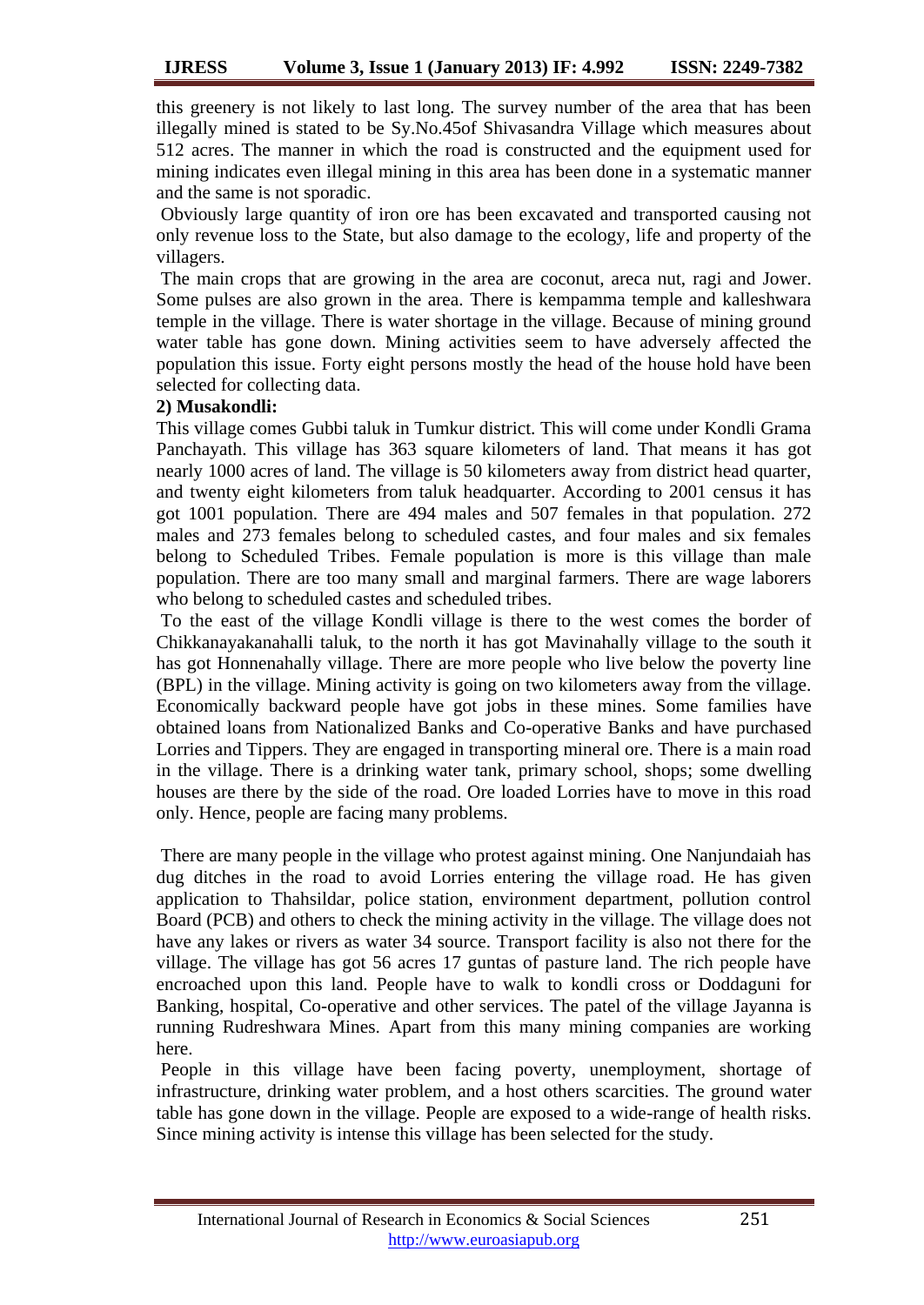### 3) **Gollarahalli:**

This village is in Chikkanayakanahalli taluk, Jogihalligramapanchayat circle. This village has got 1445.03 acres of land, this village is eight kilometers away form taluk headquarters and it is 78 kilometers away from district headquarters. According to 2001 census it has got a population of 250. In this population 132 are males and 118 are females, there are 6 SCs people and 26 STs People in the village.

There are no rivers, lakes in the village; there will be some water in the rainy season. This water will dry out in the summer; the weather is usually dry and balanced. The village soil is red and black, to the East of the village or place is mining hills, to the west it has got Durga tank, to the North Hosahalli and to the South it has got Honnebagi village. The village has got a drinking water tank and a small lake (katta). The people"s main occupation is agriculture; they usually grow coconut arecanut, ragi jowar and other pulses. All the farmers are dependent upon rain water only for their farming activity.

 There is one lower primary school, a water tank and two temples are there in village. The village has also got 651.33 acres of pasture land. Permission has been granted for mining in 200 acres of land in Sy.No.12.The nearby lands have been encroached by mining companies. People are very much affected by mining dust, the iron ore loaded Lorries pass in the village. Hence, people are suffering with many ills. Animals are also not getting good fodder. Hence, they are also suffering with many diseases. In this background people have protested mining activity severely. Even they have checked the Lorries in the village road. Since mining activity is more in the village surroundings it has been selected for the study.

### **4) Bullenahally**:

This village located in Chikkanayakanahally Taluk of Tumkur district. This village is 82 kilometers away from district headquarters and its is 7 kilometers away from taluk head quarters. Bullenahally has got 772 acres and 28 guntas of land (that is 292 square kilometers). According to 2001 census there were 505 people in the village. Among them 273 are males and 232 are females. There are four scheduled caste people and ninety five scheduled tribe people in the village. Totally there are 250 literate people in the village, among them 137 are males and 113 are females. There is one primary school, a water tank, and two temples are there in the village. The village has also got 366 acres and 22 guntas of pasture land.

To the East of Bullenahally a mining hill is there. To the west of it Honnebagi village is there. To its North Gollarahalli and to the South Manchekatte villages are there. The village does not have any river or lake or any canal. All the farmers are dependent upon rain water only for their farming activity. The people below poverty line (BPL) are working as daily wage labourers in the mining companies.

Permission has been granted for mining in 58 acres of land in survey number 8. The nearby lands have been encroached by mining companies. People are very much affected by mining dust. The ore loaded Lorries pass in the village. Hence, people are suffering with many ills. Animals are also not getting good fodder. Hence, they are also suffering with many diseases. In this back ground people have protested mining activity severely. Even they have checked the Lorries in the village road. Some farmers have gone to jail also Police have booked many cases on farmers. Hence, they are wandering to courts. The mining activity is taking.

### **5) Honnebagi:**

This village comes in Chikkanayakanahally taluk of Tumkur District. The village is 80 Kilometers away from district headquarters and 5 kilometers away from taluk headquarters. The village has got 2099 acres and 8 guntas of land. (Which means 850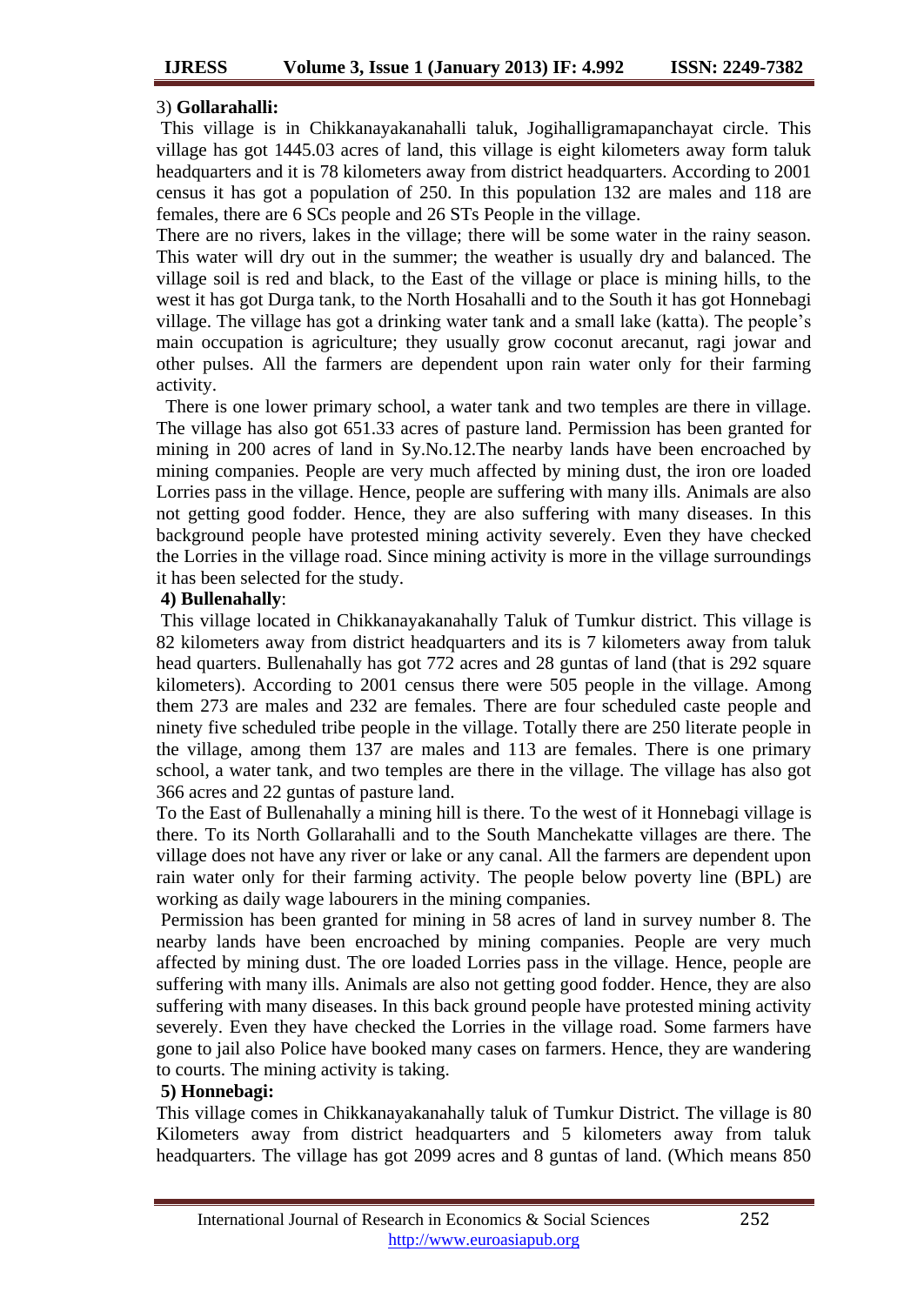square kilometers)? According to 2001 census the village population is 1099, among them 573 are males and 529 are females are there in the village.

The scheduled caste population is 322, among them 208 are males and 114 are females. Scheduled Tribe population is 203, among them 104 are males and 99 are females. There are 737 literate people in the village, among them 423 are males and 314 are females. The village has got a middle school, village Panchayath, a milk dairy, three temples etc. There is a main road in the village. The village has got a drinking water tank and a small lake (katta). The people's main occupation is agriculture. They usually grow coconut, arecanut, ragi, Jowar and other pulses. Yet there is no proper water facility in the village.

To the East of the village Bullenahally is there. To the West Jogihally border is there. To the North Bhavanally and to the South Siddapura is there. The village has got 452 acres and 22 guntas of pasture land. This land has also been 37 encroached by the rich people of the village. In the survey number 130 of the village Latha mining company, Karnataka Mining company, and Balaji productions company are carrying Mining activities.(Source – Village Accountant information"s )

There had been many protests against the mining activity in the village. There is a hill called Abbige - gudda in the village. There is a temple called Malleshwara Swamy in the Abbigegudda. Mining activity is going on here also. Farmers of the village and the people of nearly villages joined together and protested against this mining activity. Some anti-social elements burned the machinery of the mining companies. Hence, there was a fearful atmosphere in the village. There is a court case against the farmers regarding this matter. Since mining activity is more in the village it has been selected for research study.

### **1.7 Findings of the study**

An attempt has been made in this chapter to describe the socio-economic background of the sample population. Two types of question have been asked : questions which elicited opinions on observations and comments made by the respondents. These are necessarily qualitative and contained lot of information regarding the nature of impact, magnitude, causes and consequences of mining and people but also the manner in which people tried to respond and the strategies by means of which cope with the negative effects. These things have to do with the social economic and cultural aspects of the sample population.

Theoretical interests of the relationship between growth of population and environmental pollution is by no means new in sociology. Karl Marx recognized the dynamic relation between human being and the surrounding natural resource. Humans used various instruments to harness natural resources in order to produce economic goods. Machine technologies damaged nature and thus what Malthus called "Positive Checks" operated in terms of natural calamities, industrial disasters causing lot of suffering. Population growth, if unchecked, has become heavy burden on the earth. Classical sociologists though did not explicitly recognize environmental hazards due to rapid growth of population, yet the impending doom was implicit in their theories. Attempts will be made in the study to examine the entire ongoing environmental debate interims of mainstream theoretical discourses in sociology.

Population and changing in different aspects like the size, composition and distribution have been extensively examined not only in the context of economic development and social change but also in terms of changes in the character, structure of human society. Besides population, depletion of natural resources has driven farmers in to lot of distress. So much so, farmers taking recourse to voluntarily taking away their has raised serious moral and social challenges.